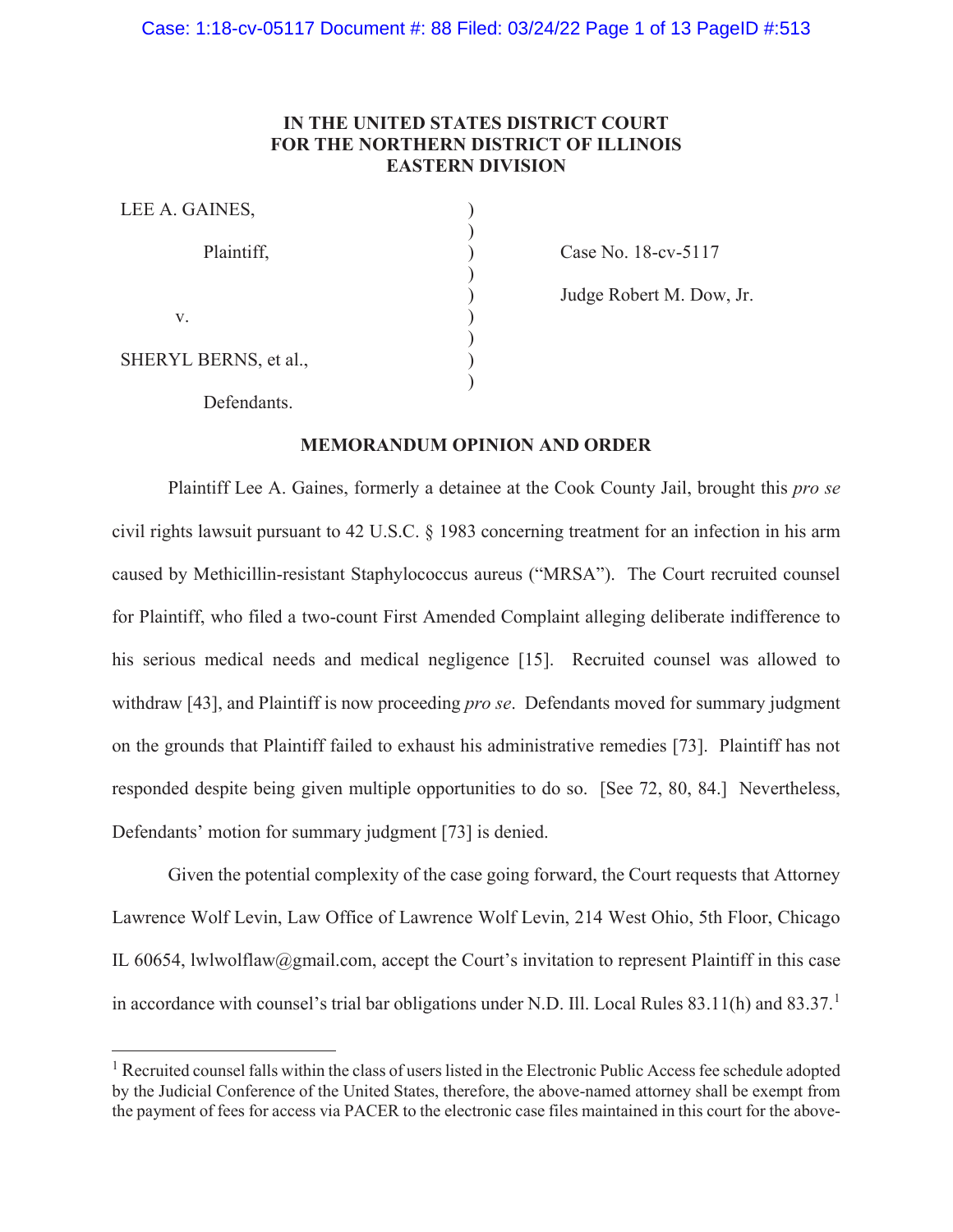# Case: 1:18-cv-05117 Document #: 88 Filed: 03/24/22 Page 2 of 13 PageID #:514

Recruited counsel is directed to file an appearance by April 4, 2022. By May 2, 2022, the parties are directed to file a joint status report regarding the next steps in this case and the possibility of settlement. In addition to Plaintiff, the Clerk is directed to send a copy of this order to recruited counsel, the PACER Service Center, and the Systems Department.

# **I. Background and Undisputed Material Facts**

Plaintiff is a resident of Chicago. [See 74, at ¶ 1.] From September 8, 2016, through February 10, 2017, and at all relevant times, Plaintiff was a pretrial detainee at the Cook County Jail. [*Id.*] During this time period, and at relevant times, Defendants worked for Cook County and held the following medical positions at Cermak Health Services within the jail: Defendants Sheryl Burns, Deborah Collymore, and Monina Mercado Jude were registered nurses [*id.* at ¶¶ 2-3, 6]; Defendants Andrew Q. De Funiak, Fayes M. Mekhael, and Sunita B. Williamson were medical doctors [*id.* at ¶¶ 4-5, 10]; Defendant Terry Merriweather was a correctional medical tech [*id.* at ¶ 7]; and Defendant Andrey Shindrayev was an emergency response tech, as was Defendant Peggy A. Westbrook [*id.* at ¶¶ 8, 9]. Jurisdiction and venue are proper in this Court. [*Id.* at ¶¶ 11-13.]

Plaintiff submitted his initial complaint while he was still jailed. [*Id.* at ¶ 14.] His amended complaint was filed on January 18, 2019, also while Plaintiff remained in custody. [*Id.* at ¶¶ 15, 16.] Plaintiff's amended complaint alleges that Defendants were deliberately indifferent to his

captioned case only. The assigned attorney shall not be exempt from the payment of fees incurred in connection with other uses of the PACER system in this court. This exemption is valid immediately and for the duration of the attorney's participation in the matter. This exemption may be revoked at the discretion of the Court at any time. The attorney shall contact the PACER Service Center at 1-800-676- 6856 or via the link below to make any necessary arrangements for the waiver. A copy of this order shall be sent to the PACER Service Center at https://pacer.uscourts.gov/. A copy of this order shall also be sent to the Systems Department of the Northern District of Illinois. Plaintiff is advised that pursuant to Local Rule 83.40 and the Regulations Governing the Prepayment & Reimbursement of Expenses of Court Assigned Counsel in Pro Bono Cases from the District Court Fund, any recovery (e.g., settlement, judgment, award of fees, or costs) in excess of \$50,000 requires reimbursement to the District Court Fund from such recovery for amounts paid on behalf of the receiving party in excess of \$5,000.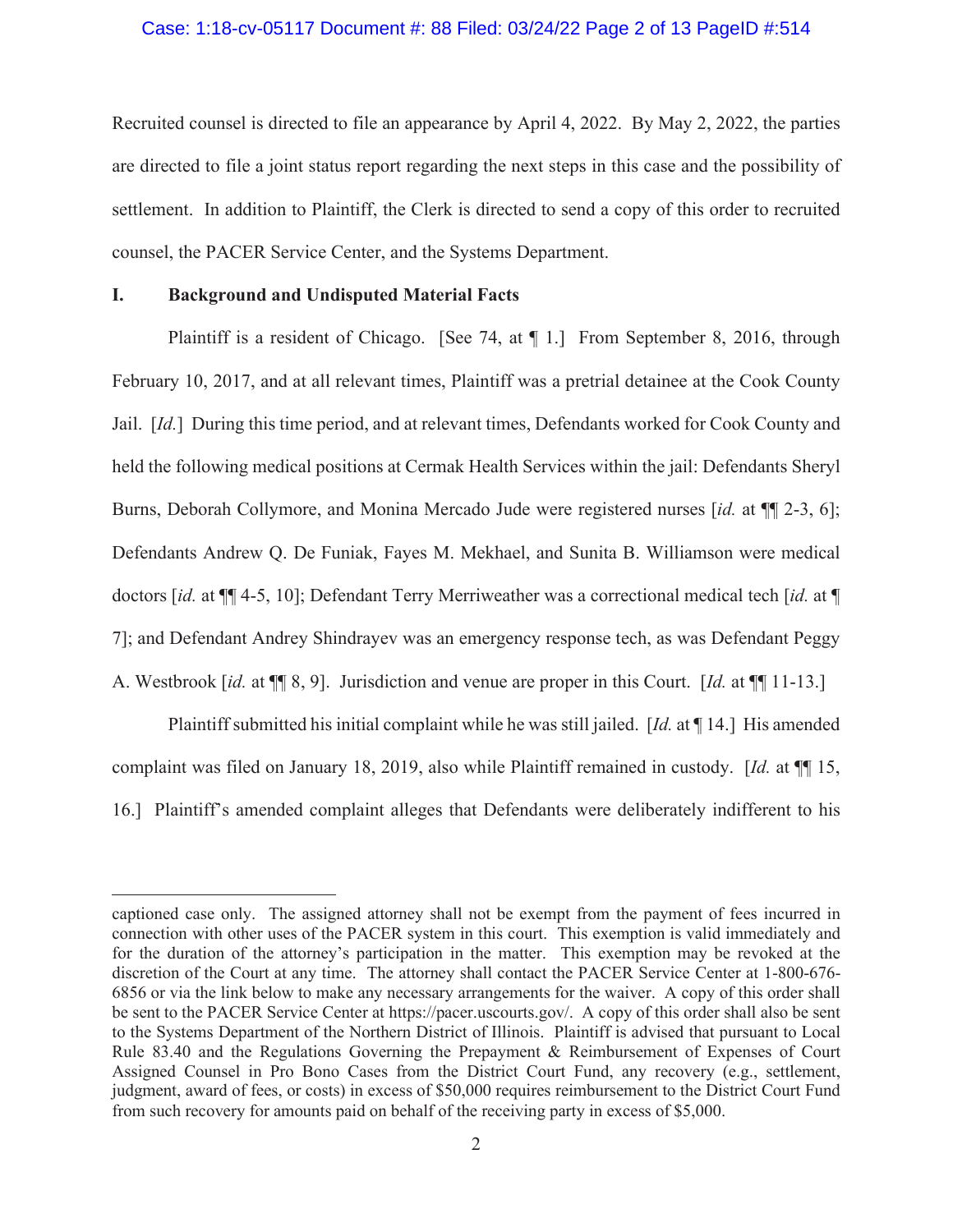# Case: 1:18-cv-05117 Document #: 88 Filed: 03/24/22 Page 3 of 13 PageID #:515

serious medical needs and were medically negligent. [*Id.* at ¶ 17.] Specifically, Plaintiff alleged that on September 8, 2016, he noticed what appeared to be a spider bite on his left forearm, which he alleges was later diagnosed as a skin infection caused by MRSA. [*Id.* at ¶ 18.] Plaintiff alleges that from September 8, 2016, through September 14, 2016, Defendants Mekhael, Collymore, Westbrook, Burns, Shindrayev, Mercado Jude, Williamson, and De Funiak failed to provide adequate medical care for the skin infection on his left forearm, and that following his release from Cermak Health Services (the jail's hospital), Defendants Merriweather and Burns failed to timely change the dressings on his left forearm. [*Id.* at ¶ 19.]

From September 8, 2016, through September 14, 2016, Plaintiff was housed in Division 11, Tier BA. [*Id.* at ¶ 20.] From September 14, 2016, through September 15, 2016, Plaintiff was housed in Division 8, Cermak Health Services. [*Id.* at ¶ 21.] From September 15, 2016, through September 22, 2016, Plaintiff was housed in Division 2. [*Id.* at ¶ 22.] From September 22, 2016, through February 10, 2017, Plaintiff was housed in Division 11. [*Id.* at ¶ 23.]

Cook County Department of Corrections General Order 24.14.5.0 was in effect between September 8, 2016, and February 10, 2017. [*Id.* at ¶ 24.] This General Order detailed the jail's inmate grievance procedure, which required inmates to fill out and submit an inmate grievance form within 15 days of the alleged grieveable offense and to appeal the grievance response within 14 days from receipt of the response. [*Id.* at ¶ 25.] Inmates were made aware of the grievance procedures in multiple ways, including by information on the grievance form itself and the rules set forth in the inmate handbook. [*Id.* at ¶ 26.]

The grievance form used at the relevant time required inmates to provide the specific date, time and location of the incident, problem, or event complained of, and the specific action or relief they were seeking. [*Id.* at ¶ 27.] These requirements were part of the Cook County Department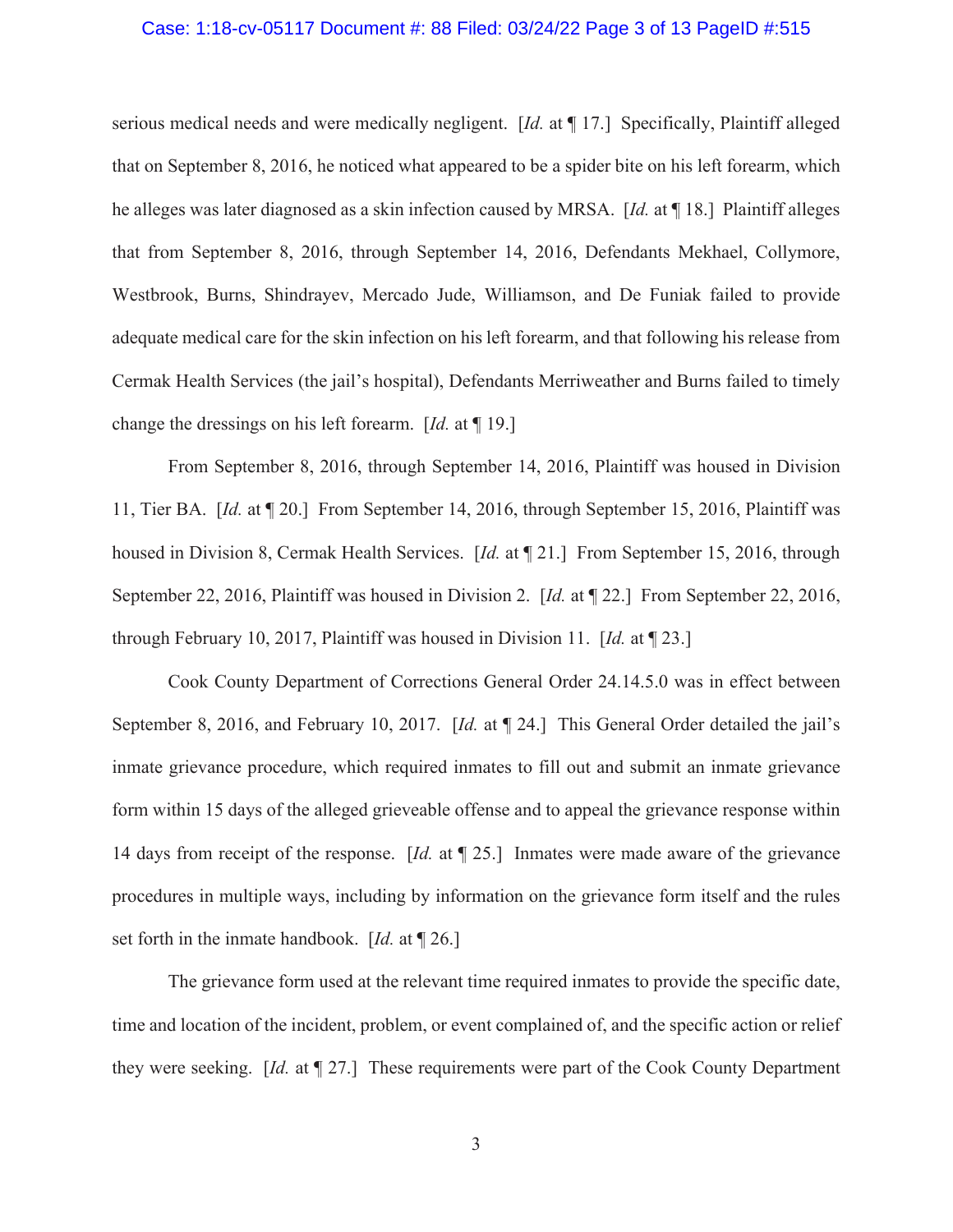# Case: 1:18-cv-05117 Document #: 88 Filed: 03/24/22 Page 4 of 13 PageID #:516

of Corrections grievance procedures and were expressly stated on the grievance form and in the inmate handbook. [*Id.*] Grievance forms were available on the inmate's living unit or could be obtained from jail staff members upon request. [*Id.* at ¶ 28.] If grievance forms were unavailable, detainees could write a grievance on another type of paper and mark it as a grievance. [*Id.*]

The duties of a Correctional Rehabilitation Worker ("CRW") included, but were not limited to, making daily rounds of their assigned living units to collect detainee grievances or appeals. [*Id.* at ¶ 29.] During their daily rounds, CRWs were to check to ensure that an adequate supply of grievance forms was available on the living unit and replenish them if needed. [*Id.*]

Plaintiff admits that he had filed grievances at the jail prior to September 8, 2016. [*Id.* at ¶ 30.] Specifically, on April 11, 2016, Plaintiff filed a grievance requesting to go to the dispensary (referred to as the "Spring Grievance."). [*Id.* at ¶ 31.] On May 9, 2016, Plaintiff signed the response to that grievance, acknowledging he had received it, but he did not appeal. [*Id.* at ¶¶ 32- 33.]

On September 12, 2016, Plaintiff submitted a grievance complaining about his having requested medical attention for the "spider bite" on his left arm from an unknown nurse on the tier the day before (referred to as "Grievance 1")<sup>2</sup>. [*Id.* at  $\llbracket 34$ ; see 74-6 at 10-11.] On October 4, 2016, Plaintiff signed the grievance response, acknowledging receipt. [*Id.* at ¶ 35.] The grievance response indicated that Plaintiff had submitted a Health Services Request Form on September 8, 2016 and had been treated by a nurse who ordered Bacitracin (an antibiotic) and Hydrocortisone (a steroid). [74-6, at 11.] Plaintiff was treated again on September 21, 2016. The wound was

 $2$  Defendants indicate that the grievance was submitted on September 13, 2016, but that appears to be the date it was received by a CRW. The Court will refer to the date written by Plaintiff on the grievances as the date of submission.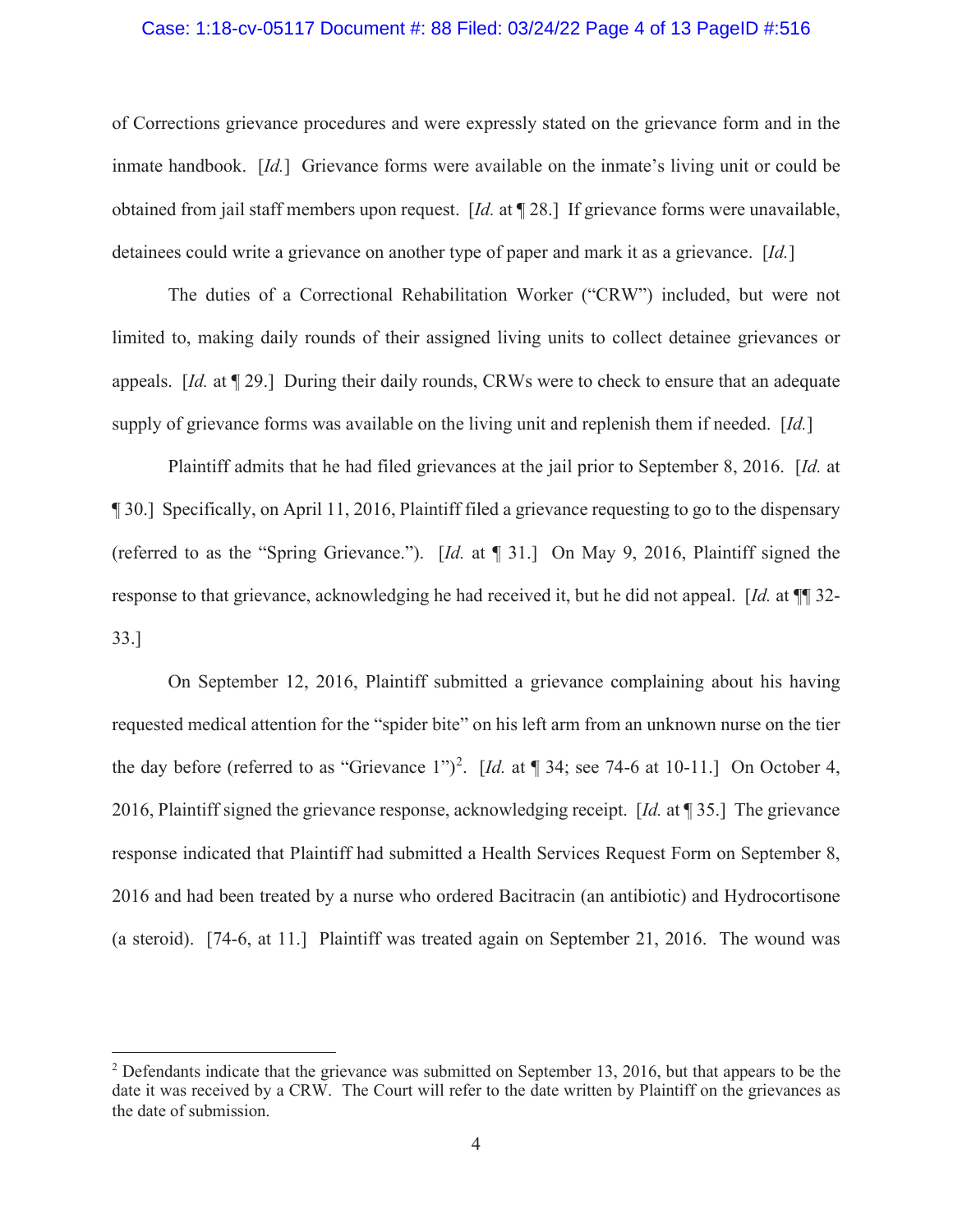# Case: 1:18-cv-05117 Document #: 88 Filed: 03/24/22 Page 5 of 13 PageID #:517

cultured and he was scheduled for follow-up. [*Id.*] Plaintiff did not appeal this grievance response. [74, at ¶ 36.]

On September 14, 2016, Plaintiff submitted a two-page grievance complaining about what he believed was inadequate medical treatment for the lump on his left arm from approximately September 8, 2016, through September 13, 2016 (referred to as "Grievance 2"). [*Id*. at ¶ 37; see 74-6 at 13-15.] On October 4, 2016, Plaintiff signed the grievance response, acknowledging that he had received it. [*Id.* at ¶ 38.] This grievance response, like the previous one, indicated that Plaintiff had been treated on September 8, 2016, and September 21, 2016. [74-6, at 15.] Plaintiff did not appeal this grievance response. [74, at ¶ 39.]

On September 18, 2016, Plaintiff submitted a grievance complaining that an unidentified nurse was not providing him with daily dressing changes for his left arm as of September 17, 2016 (referred to as "Grievance 3"). [*Id.* at ¶ 40; see 74-6 at 17-18.] On October 15, 2016, Plaintiff signed the grievance response, indicating receipt. [*Id.* at ¶ 41.] That grievance response stated that the CRW encouraged Plaintiff to complete a Health Services Request Form. [74-6, at 18.] The response also stated that the grievance had been referred to Cermak Health Services, and the response from Cermak indicated that Plaintiff had been seen by a provider on September 21, 2016, "with wound improvement," and was scheduled for follow-up care in November. [*Id.*] Plaintiff did not appeal this grievance response. [74, at [42.]

On September 28, 2016, Plaintiff submitted a grievance complaining that he had not had the gauze changed on his wound for the last three days (referred to as "Grievance 4"). [*Id.* at ¶ 43; see 74-6 at 20-21.] On October 20, 2016, Plaintiff signed the grievance response indicating receipt. [*Id.* at ¶ 44.] That grievance response stated the CRW who reviewed the grievance notified the dispensary staff in Division 11 of Plaintiff's complaint. [74-6, at 21.] The grievance also was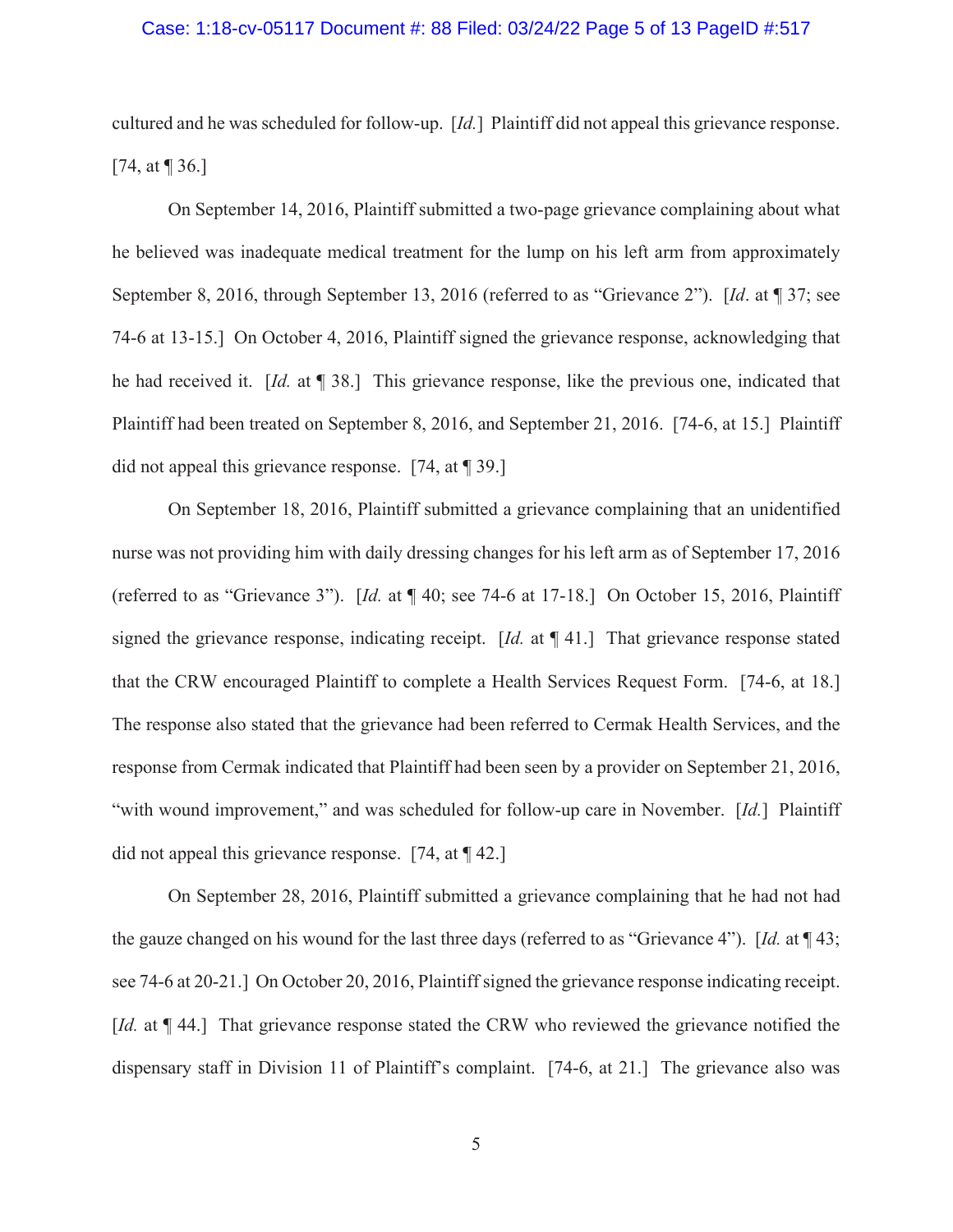# Case: 1:18-cv-05117 Document #: 88 Filed: 03/24/22 Page 6 of 13 PageID #:518

referred to Cermak, and the response indicated that Plaintiff's wound was healing well as of October 9, 2016. [*Id.*] Plaintiff did not appeal this grievance response. [74, at ¶ 45.] Plaintiff admits that the grievance response forms for all four of these grievances included the following instruction: "To exhaust administrative remedies, appeals must be made within 14 days of the date the inmate received the response."  $\left[ Id. \right]$  at  $\P$  46.]<sup>3</sup>

# **I. Legal Standard**

# **A. Summary Judgment**

Summary judgment is appropriate if there is no genuine dispute as to any material fact and the movant is entitled to judgment as a matter of law. Fed. R. Civ. P. 56(a). A genuine dispute of material fact exists if the evidence would permit a reasonable factfinder to return a verdict for the nonmoving party. *Anderson v. Liberty Lobby, Inc.*, 477 U.S. 242, 248 (1986). In considering a motion for summary judgment, the Court views all facts and draws all reasonable inferences in the light most favorable to the nonmoving party. *Chaib v. Geo Grp., Inc.*, 819 F.3d 337, 341 (7th Cir. 2016).

Local Rule 56.1 governs the procedures for filing and responding to motions for summary judgment in this court. The rule is intended "to aid the district court, 'which does not have the advantage of the parties' familiarity with the record and often cannot afford to spend the time combing the record to locate the relevant information,' in determining whether a trial is necessary." *Delapaz v. Richardson*, 634 F.3d 895, 899 (7th Cir. 2011) (internal citation omitted.)Local Rule 56.1(a) requires the moving party to provide a statement of material facts that complies with Local

 $3$  The Court observes that the relevant General Order does not contain this language, but states, "If an inmate wishes to appeal the grievance response, the inmate shall have fourteen (14) calendar days from receipt of the response to appeal." [74-4 at 9, ¶ 17.] Similarly, the relevant Inmate Handbook states: "If you do not agree with the grievance decision, you have fourteen (14) calendar days from receipt of the decision to appeal." [74-5, at 26, ¶ 7.]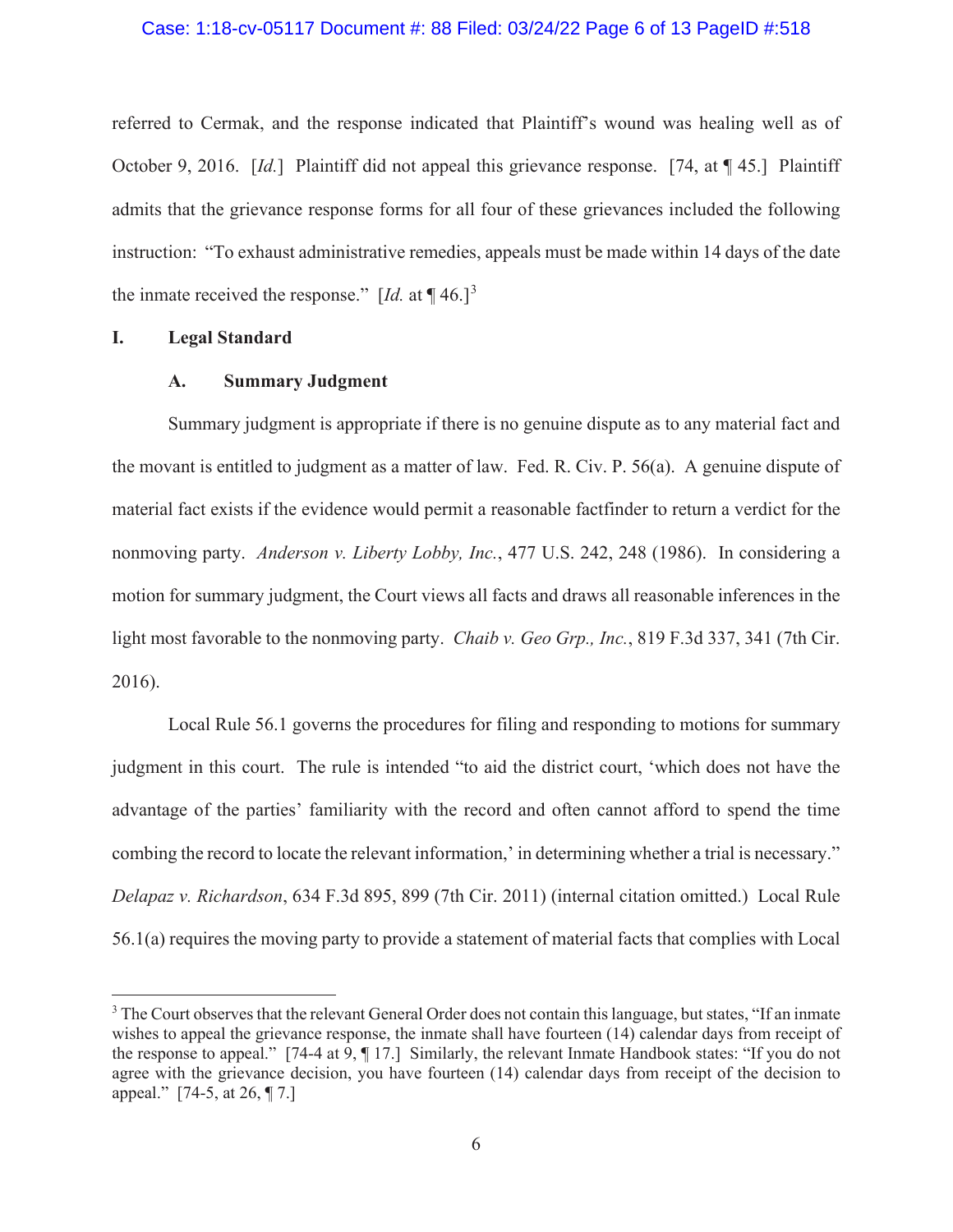## Case: 1:18-cv-05117 Document #: 88 Filed: 03/24/22 Page 7 of 13 PageID #:519

Rule 56.1(d). L.R. 56.1(a). Local Rule 56.1(d) requires that "[e]ach asserted fact must be supported by citation to the specific evidentiary material, including the specific page number, that supports it. The court may disregard any asserted fact that is not supported with such a citation." L.R.  $56.1(d)(2)$ .

The opposing party must then respond to the movant's proposed statements of fact. *Schrott v. Bristol-Myers Squibb Co.*, 403 F.3d 940, 944 (7th Cir. 2005); L.R. 56.1(e). In the case of any disagreement, "a party must cite specific evidentiary material that controverts the fact and must concisely explain how the cited material controverts the asserted fact. Asserted facts may be deemed admitted if not controverted with specific citations to evidentiary material." L.R.  $56.1(e)(3)$ .

Because Plaintiff is proceeding *pro se*, Defendant served him with a "Notice to *Pro Se* Litigant Opposing Motion for Summary Judgment" as required by Local Rule 56.2. [76.] As noted above, Plaintiff did not respond to the motion despite being given several opportunities to do so. The Court therefore accepts as true Defendants' Statement of Facts. *Smith v. Lamz*, 321 F.3d 680, 683 (7th Cir. 2003). Nevertheless, Defendants still must demonstrate that they are entitled to judgment as a matter of law. See *Keeton v. Morningstar, Inc.*, 667 F.3d 877, 884 (7th Cir. 2012).

#### **B. Exhaustion**

The Prison Litigation Reform Act ("PLRA") requires an inmate who brings a civil rights complaint to first exhaust his administrative remedies within the correctional system. 42 U.S.C. § 1997e(a); see, *e.g.*, *Barnes v. Briley*, 420 F.3d 673, 677 (7th Cir. 2005); *Perez v. Wisconsin Dep't of Corr.*, 182 F.3d 532, 535 (7th Cir. 1999). This requirement is mandatory; "a court may not excuse a failure to exhaust." *Ross v. Blake*, 578 U.S. 632, 639 (2016). The administrative process,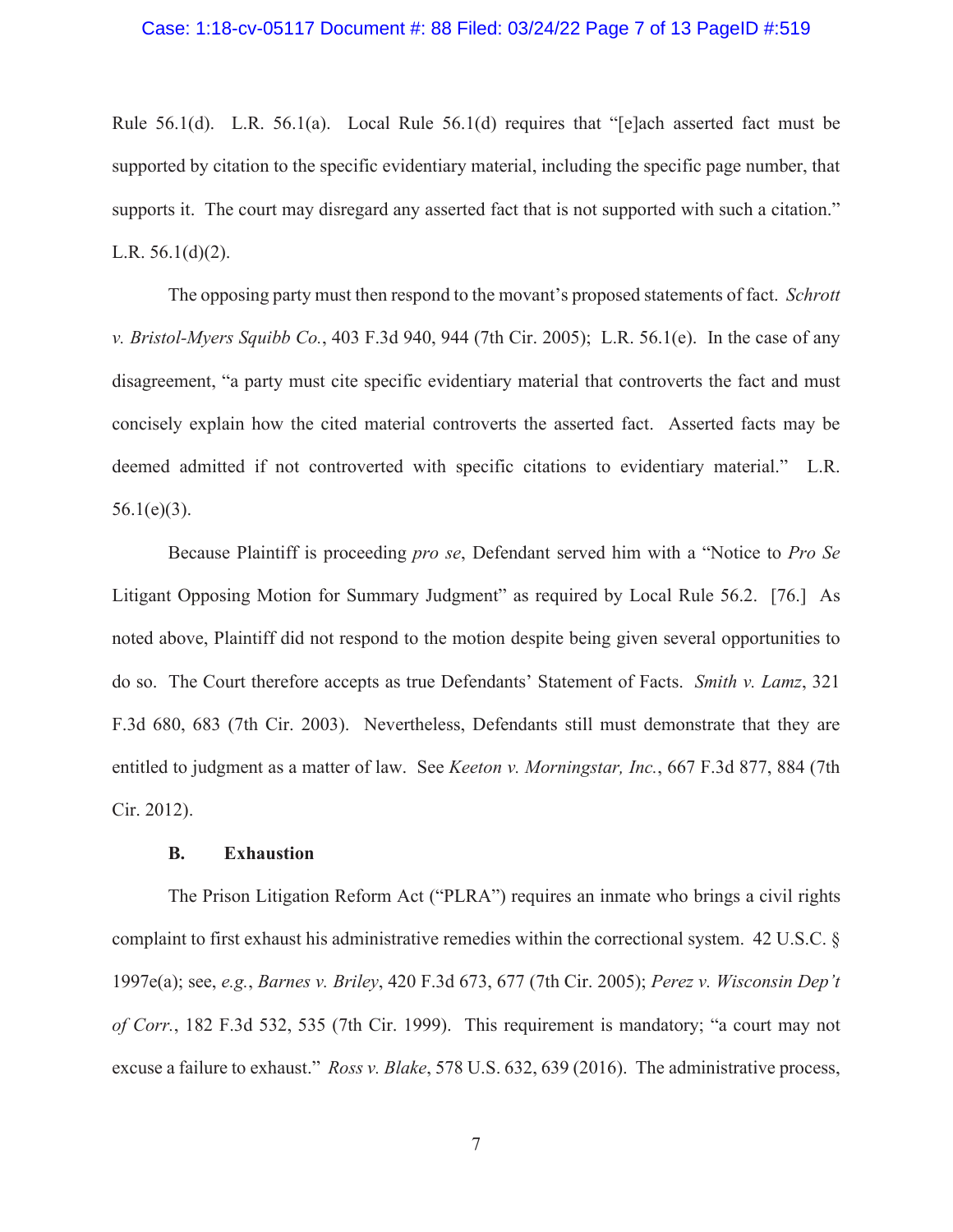# Case: 1:18-cv-05117 Document #: 88 Filed: 03/24/22 Page 8 of 13 PageID #:520

which typically involves the filing of a grievance, is intended to allow correctional facilities "to address [issues] before being subjected to suit, [reduce] litigation to the extent complaints are satisfactorily resolved, and [improve] litigation that does occur by leading to the preparation of a useful record." *Jones v. Bock*, 549 U.S. 199, 219 (2007). To fulfill the exhaustion requirement, an inmate must comply with the procedures and deadlines established by the correctional facility's policies. *Hernandez v. Dart*, 814 F.3d 836, 842 (7th Cir. 2016); *Maddox v. Love*, 655 F.3d 709, 720 (7th Cir. 2011). Because failure to exhaust is an affirmative defense, the burden is on the defendant to demonstrate that the inmate failed to exhaust. *Maddox*, 655 F.3d at 720.

# **III. Analysis**

Defendants argue that because Plaintiff failed to appeal the responses he received to any of the four relevant grievances, he did not adequately exhaust his administrative remedies. Defendants do not address whether Plaintiff was required to appeal these grievance responses if he had received treatment as requested within the time period allotted for appeal.

While the PLRA requires exhaustion of all available remedies, it does not require an inmate to "appeal grievances that were resolved as he requested and where money damages were not available." *Thornton v. Snyder*, 428 F.3d 690, 695 (7th Cir. 2005). In *Thornton,* the prisoner plaintiff complained about his cell conditions and the poor condition of his mattress in separate grievances, but those conditions were resolved before the expiration of the time to appeal the grievance responses he received. *Id.* at 694–95. Because there was no possibility of further relief, the Seventh Circuit found that the plaintiff had fulfilled his duty to exhaust his administrative remedies. *Id.* at 695–96.

In order to frame this issue, the Court sets forth the following incomplete timeline of events, taken from the operative complaint and the summary judgment materials. The First Amended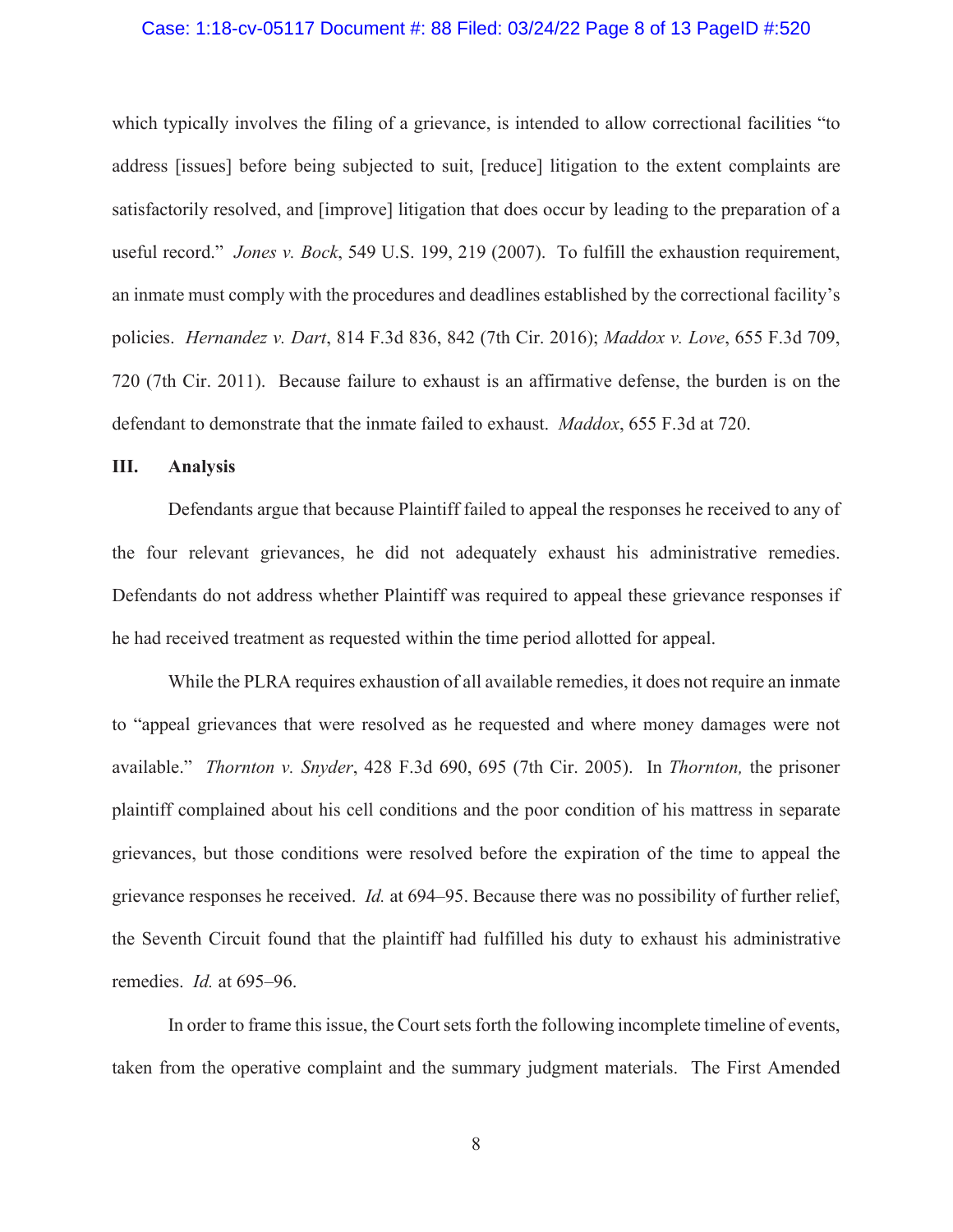# Case: 1:18-cv-05117 Document #: 88 Filed: 03/24/22 Page 9 of 13 PageID #:521

Complaint alleges that Plaintiff noticed the black mark on his forearm on September 8, 2016, was treated at Cermak Health Services for an apparent spider bite on that date and was prescribed an antibiotic and ibuprofen. [See 15 at ¶¶ 16-18.] The complaint alleges that Plaintiff's condition "rapidly deteriorated" from there, causing Plaintiff to seek additional treatment on September 10, 2016, and September 13, 2016. [*Id.* at ¶¶ 19-23.] Plaintiff contends that Defendants failed to properly diagnose his condition, and on September 14, 2016, Plaintiff was admitted to Cermak Hospital with a lump that was "oozing blood and pus." [*Id.* at ¶¶ 23-25.] At that time, Dr. De Funiak allegedly told Plaintiff to squeeze the lump with gauze dressing, and when that did not work, medical staff allegedly attempted to "force" the infection out by pushing down on the infected area with a large book. [*Id.* at ¶¶ 26-27.] Plaintiff subsequently was placed on an IV for 48 hours, and advised that he risked losing his arm by having delayed treatment to that point. [*Id.* at ¶ 28.] A subsequent biopsy was positive for MRSA. [*Id.* at ¶ 29.]

Plaintiff further alleges that after his release from Cermak (which apparently occurred on or about September 15, 2016) Plaintiff was sent to Division 2 and then to Division 11, where on each occasion he was forced to go "several days" without adequate dressing changes under the supervision of Merriweather and Nurse Burns. [*Id.* at ¶ 30.] Plaintiff contends that the delay in diagnosing and treating his infection caused nerve damage. [*Id.* at ¶ 31.]

As noted above, Plaintiff was transferred from Division 2 to Division 11 on September 22, 2016. [74 at ¶ 22.] He remained in Division 11 until February 10, 2017. [*Id.* at ¶ 23.] It is unclear how long the alleged problem with the dressings persisted. Plaintiff's last grievance on the issue (Grievance 4) was dated September 28, 2016. [74-6 at 20.]

Plaintiff did not receive a response to Grievance 1 until October 4, 2016. [74-6 at 11.] In that grievance, dated September 12, 2016, Plaintiff complained that the "spider bite" was getting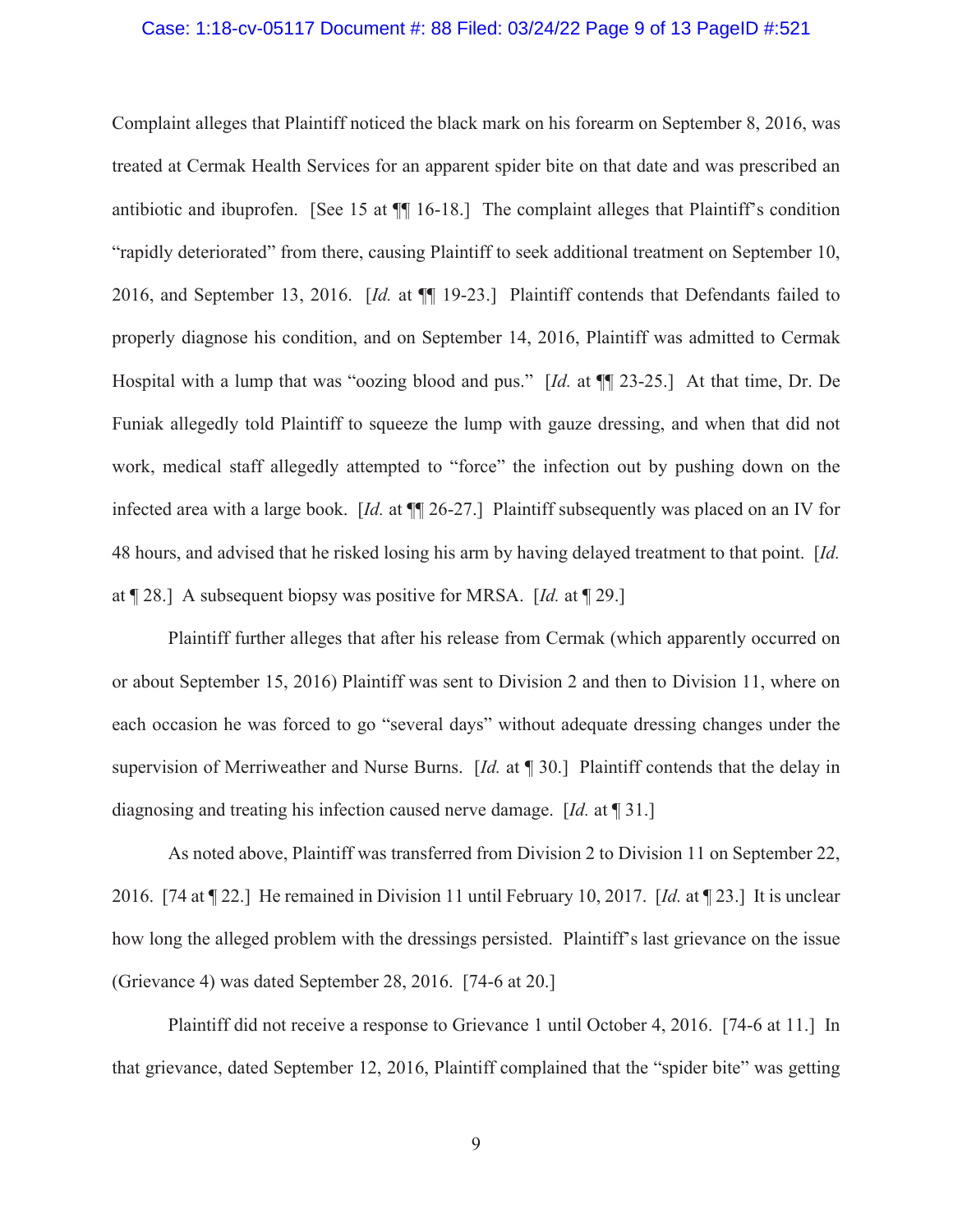## Case: 1:18-cv-05117 Document #: 88 Filed: 03/24/22 Page 10 of 13 PageID #:522

worse and the pain was "unbearable." [74-6 at 10.] He requested medical attention and asked that his injury be assessed and "taken seriously." [*Id.*] By the time Plaintiff received a response to that grievance on October 4, 2016, he been evaluated by a nurse on September 8, 2016, treated again on September 21, 2016, and was scheduled for follow-up. [*Id.* at 11.]

 It is unclear why Plaintiff would have appealed this grievance response, as his grievance requested medical attention that he had received by the time he received a response. The same is true as to Grievance 2, in which Plaintiff similarly complained that his injury had not been taken seriously. [74-6 at 13-14.] Plaintiff received a response to this grievance on October 4, 2016, listing at least some of the treatment he had received to that point. [*Id.* at 15.] Although Plaintiff complains in both of these grievances about a delay in diagnosing the cause of the pain and swelling in his arm, it had been diagnosed and treated by the time Plaintiff received a response, so it is unclear what further relief he could have obtained by appealing.

 In regard to Plaintiff's wound dressing, Grievance 3 complained that the dressing had not been changed in two days (from September 16 through September 18). [74-6 at 17.] Plaintiff requested that "better care" be provided to inmates. [*Id.*] Plaintiff received a response on October 15, 2016, indicating that he had been seen by a provider on September 21, 2016, "with wound improvement." The response further stated that Plaintiff was scheduled for follow-up care in November. [*Id.* at 18.] It appears that by the time Plaintiff received the grievance response, he had received treatment and his wound was healing.

 Similarly, Grievance 4 complained of a failure to receive dressing changes between September 26, 2016, and September 28, 2016, this time while Plaintiff was housed in Division 11. [74-6 at 20.] Plaintiff once again requested "proper medical care." [*Id.*] The grievance response Plaintiff received on October 20, 2016, indicated that Plaintiff's wound was "healing well" as of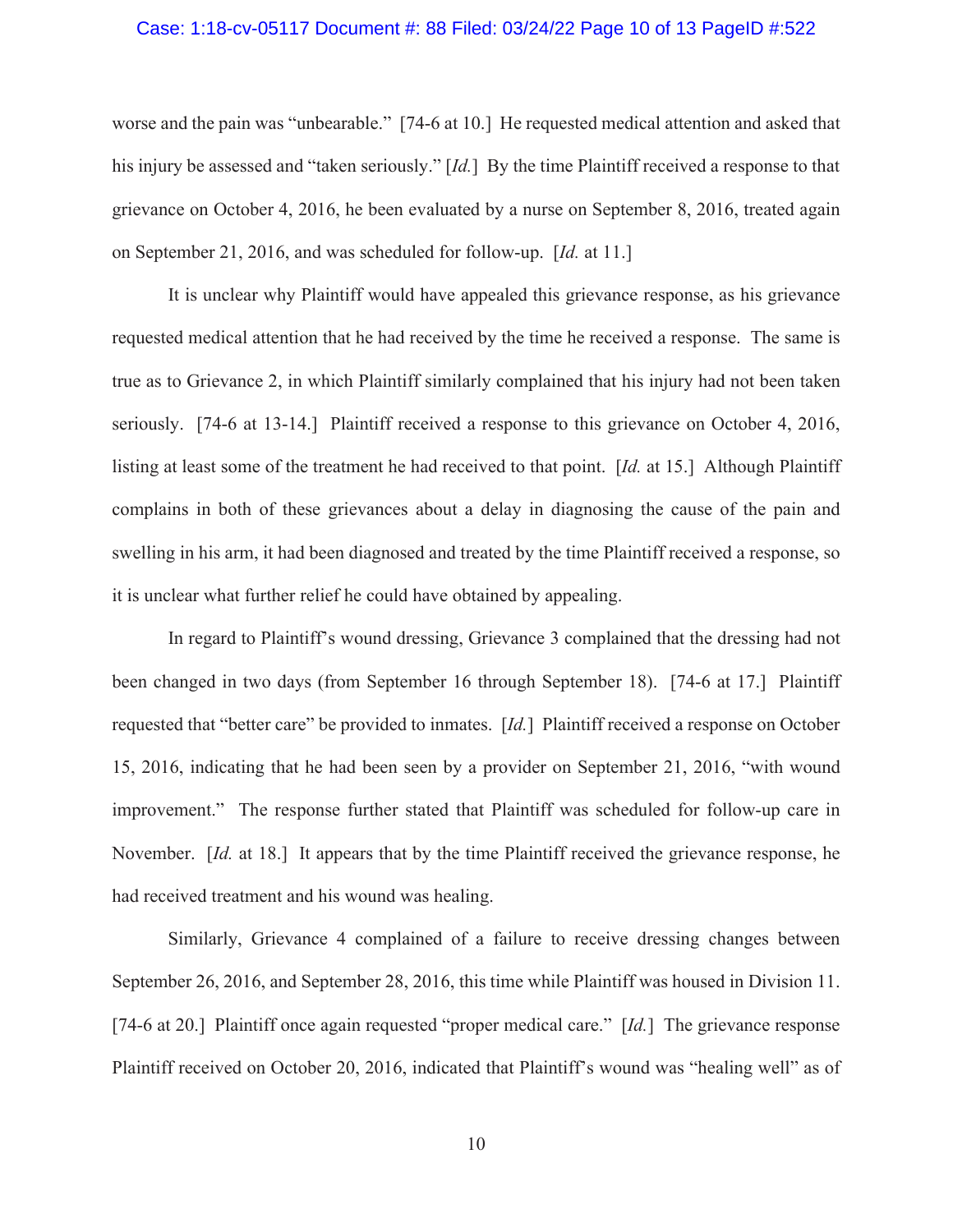# Case: 1:18-cv-05117 Document #: 88 Filed: 03/24/22 Page 11 of 13 PageID #:523

October 9, 2021. [*Id.* at 21.] It further indicated that the CRW had taken the step of notifying the Division 11 dispensary staff of Plaintiff's complaint. [*Id.*] Again, it appears (although the record is not entirely clear) that Plaintiff's issues in regard to this dressings had been resolved by the time he received this grievance response.<sup>4</sup>

 Defendants contend that Plaintiff should have pursued these grievances through the appeals process, "but do not articulate any additional relief [he] could have received by continuing to pursue his grievance[s]." *Carroll v. Chapman*, 2017 WL 6622802, at \*3 (W.D. Wis. Dec. 28, 2017). Such a situation falls within the parameters of *Thornton*, 428 F.3d at 696, where the Seventh Circuit held that prisoners are not required to appeal favorable decisions where there is no possibility of further relief.

 In circumstances similar to those at issue here, courts have not found a failure to exhaust administrative remedies. For example, in *Randall v. Kammerer*, 2020 WL 1888928, at \*1, 8 (N.D. Ill. Apr. 16, 2020), the prisoner plaintiff complained of coughing, vomiting blood, and severe abdominal pain. By the time the prisoner received a grievance response, he had been treated by a doctor, alleviating his ailment. *Id.* at \*8. He did not appeal that response. *Id.* Observing that the plaintiff no longer suffered from the problem identified in the grievance, the Court concluded that the prisoner did not need to do more to exhaust his remedies. *Id.* Similarly, in *Osterberg v. Meyers*, 2020 WL 91992, at \*1, 3 (N.D. Ill. Jan. 7, 2020), the plaintiff, an inmate at the Winnebago County Jail, complained about alleged lack of treatment for ankle and back problems. The grievance responses that the plaintiff received appeared to address his complaints by scheduling him for

<sup>&</sup>lt;sup>4</sup> Defendants argue that the "relevant time period" of Plaintiff's amended complaint is September 8, 2016, through February 10, 2017 [75 at 2], but it is unclear how they determined that February 10, 2017, is the relevant end date for Plaintiff's complaints, other than the fact that Plaintiff apparently was held in Division 11 through this date. There is no indication in the record that Plaintiff continued to have trouble with his wound or wound dressings into February 2017, or even as late as October 20, 2016, when he received the last grievance response.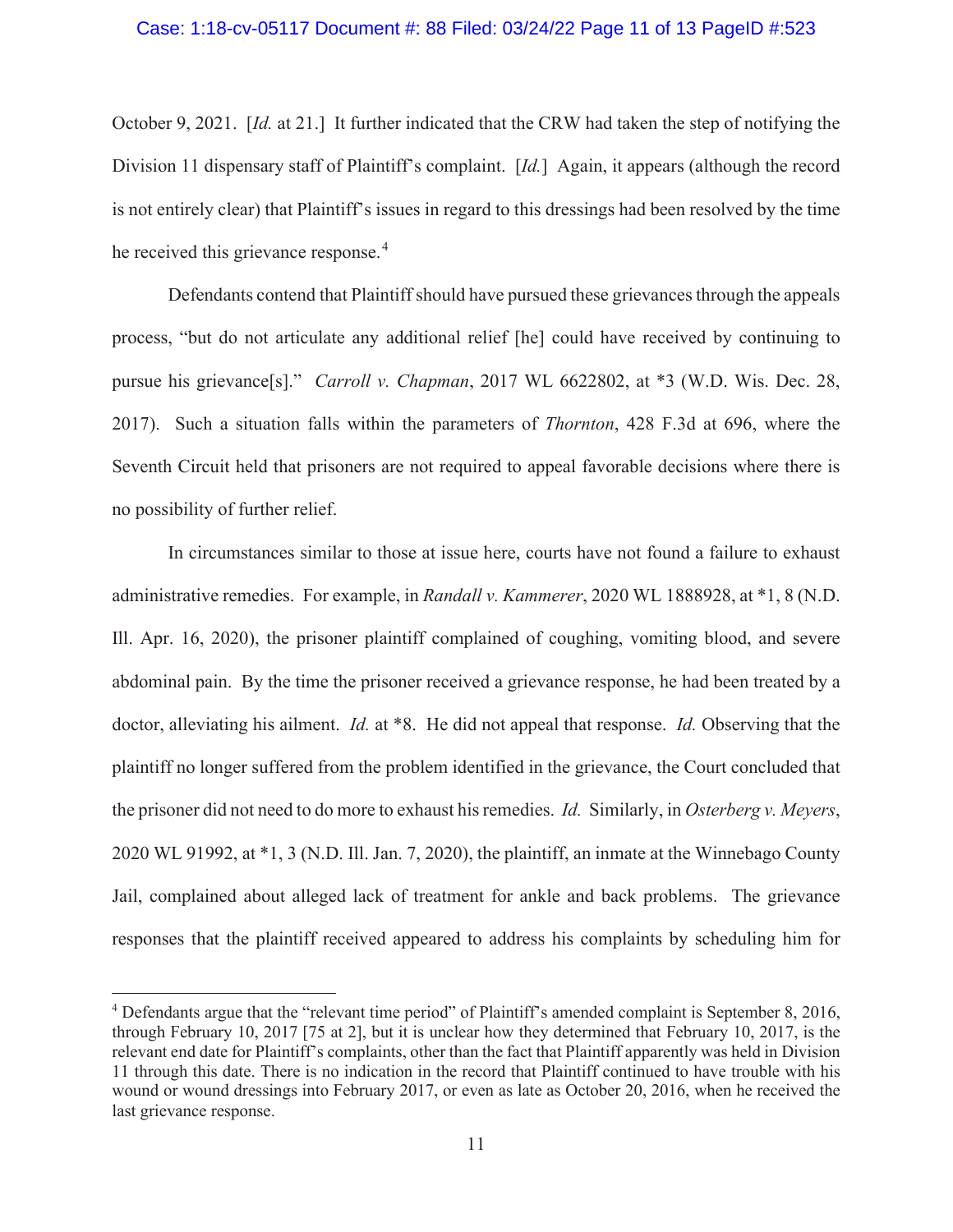# Case: 1:18-cv-05117 Document #: 88 Filed: 03/24/22 Page 12 of 13 PageID #:524

medical visits. *Id.* at \*3. The Court observed that even though the jail's grievance procedure provided that it included at least one level of appeal, "the PLRA does not require appeals of favorable responses." *Id.*

The same is true in this case. As noted above, the language in the Jail's General Order and Handbook does not specify that an appeal is required when the inmate agrees with the grievance response. But even if, as stated on the grievance, an appeal was required, this would not apply to circumstances where the Plaintiff had received treatment and his condition had been resolved. See *Thornton*, 428 F.3d at 696–97. Numerous other courts have reached similar conclusions. See, *e.g.*, *Carson v. Shah*, 2019 WL 2338502, at \*3 (S.D. Ill. June 3, 2019) (prisoner who received the relief requested when he was sent to an ophthalmologist within the timeframe for an appeal did not need to appeal denial of grievances); *Martin v. Cook Cty. Dep't of Corr.*, 2013 WL 1181491, at \*5 (N.D. Ill. Mar. 20, 2013) (detainee at Cook County Jail who complained of dental pain and received referral to dental services was not required to appeal grievance response); *Jones v. Bates*, 2012 WL 43464, at \*3 (N.D. Ind. Jan. 6, 2012) (because prisoner's medical issue was resolved, there was no need to appeal that portion of grievance); *Myers v. McAuley*, 2002 WL 31006131, at \*3 (N.D. Ill. Sept. 5, 2002) ("Because the plaintiff's concerns about the lack of medical attention were supposedly being addressed and rectified by the health care unit, there would have been no reason to appeal the decision to the next level of review.").

# **IV. Conclusion**

 For the reasons stated above, Defendants' motion for summary judgment on exhaustion grounds is denied. As noted above, in light of the potential complexity of the case going forward, the Court has requested that recruited counsel assist Plaintiff as set forth above. The Court encourages recruited counsel to visit the Court's Pro Bono web page at